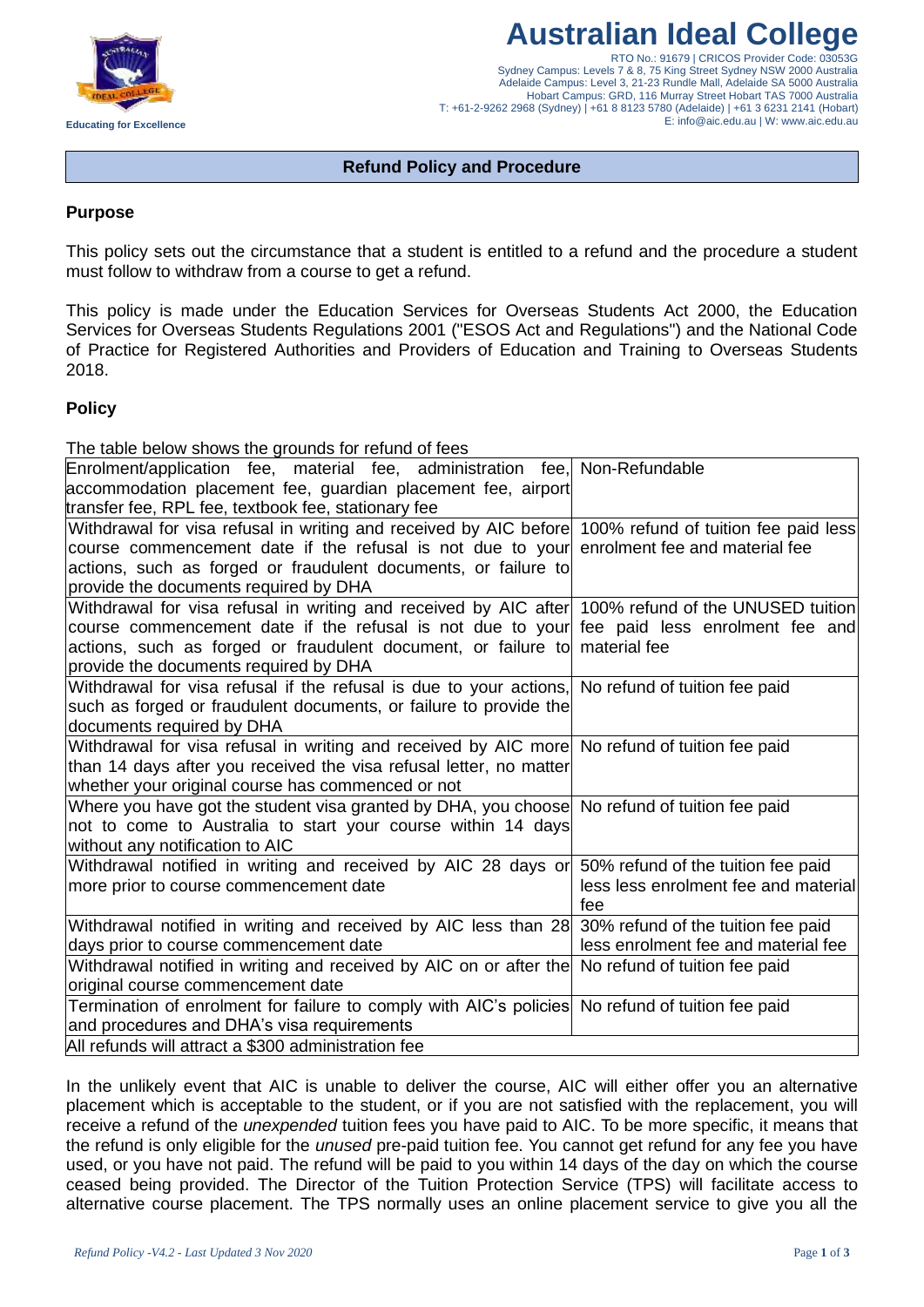information you need so you can understand your options and choose an alternative course that best suits you.

Fees which are not listed above will not be refunded.

# **Procedure**

#### **Step 1**

You must first of all complete the Course Variation Form to withdraw the course you are enrolled and then complete the Refund Request Form. Both forms are available from the website [www.aic.eud.au](http://www.aic.eud.au/) or the Student Services Officer at the reception or any staff at the College. If you are under the age of 18 years your legal guardian will need to complete and sign the form.

### **Step 2**

You should attach all relevant documents supporting the reason for your withdrawal and refund when you submit the forms.

# **Step 3**

You can hand in the completed form and supporting documents to Student Services Officer at the reception or email to: [info@aic.edu.au](mailto:info@aic.edu.au)

*Note: Please make sure that your student number and current contact details (residential address, email, mobile phone number) are correctly filled in the form. Please sign and date the form before submission. Your request will NOT be processed if it is not signed and dated. Also incomplete form or insufficient information may delay the processing of withdrawal and the payment of refunds.*

# **Step 4**

Student Services Officer will forward the application to the Accounts Officer, who will start processing the application by coordinating with the Marketing Manager and the Student Administration Manager. Further information or documentary evidence may be asked.

# **Step 5**

The Accounts Officer will have a meeting with the CEO, who based on the evidence provided, will approve or reject the refund request. If approved, the accounts officer will process the payment within 28 days and include a Refund Calculation Form explaining how the refund is calculated. If rejected, the decision will be conveyed to the Student Services Officer, who will then provide a written outcome to the student regarding the rejection.

*Note: If the student is not happy with AIC's refund policy or its complaints and appeals policy, the student has the right to seek external advice and pursue its action under Australia's consumer protection laws.* 

# **Payment of refunds**

- If you are over 18 years old, the refund will be paid directly to you.
- If you are under 18 years old, the refund may be paid to you but only with the authority or consent of your parent or legal guardian.
- The College may at its discretion:
	- a) pay the refund in accordance with your written direction
	- b) pay refunds to by bank draft (within Australia) or by international bank draft; or
	- c) pay refunds to a bank account by direct credit (within Australia) or by telegraphic transfer (outside Australia) provided that you show us evidence that the bank account exists.

#### **Refunds in Australian Currency**

All refunds will be made in Australian currency only.

The College is not responsible for currency exchange rate fluctuations and/or delays or loss of refund in transit (mail, courier, telegraphic transfer or otherwise).